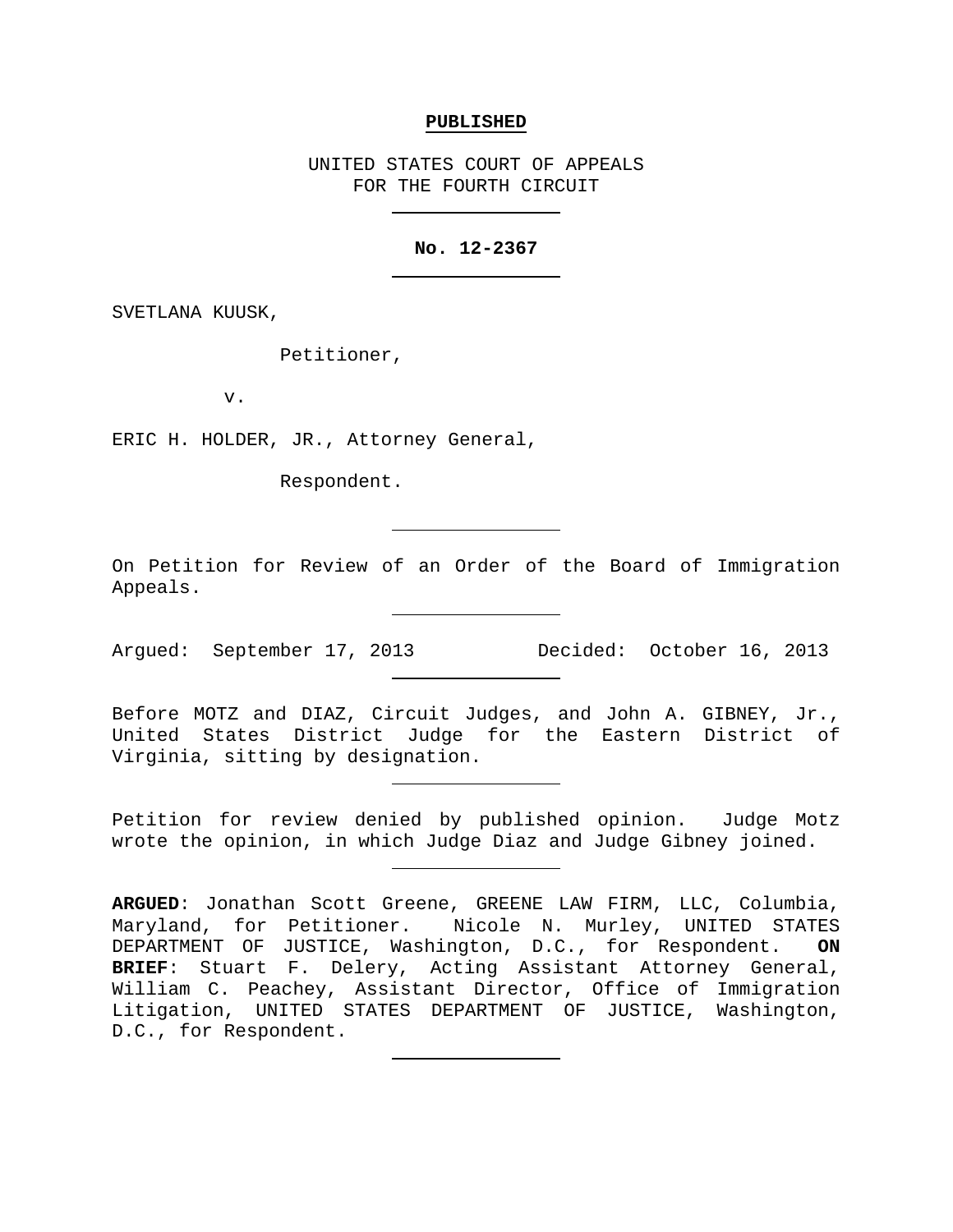DIANA GRIBBON MOTZ, Circuit Judge:

Svetlana Kuusk, an Estonian-born citizen of Russia, petitions this court for review of an order by the Board of Immigration Appeals ("BIA") denying her untimely motion to reopen removal proceedings. Kuusk argues that the BIA erroneously concluded that her circumstances did not warrant equitable tolling of the statutory filing deadline. We deny Kuusk's petition for review.

I.

On June 1, 2003, Kuusk entered the United States on a fourmonth J-1 visa. She overstayed her visa. On October 12, 2005, she was served with a notice to appear before an immigration judge ("IJ"). Kuusk conceded her removability before the IJ, but applied for asylum and withholding of removal pursuant to 8 U.S.C. § 1158 and § 1231(b)(3)(2006), respectively. The IJ denied both applications.

Kuusk timely appealed the IJ's decision to the BIA. During the pendency of her appeal, Kuusk married a citizen of the United States. On October 18, 2011, Kuusk attended an "InfoPass" appointment with a U.S. Customs and Immigration Services (USCIS) officer. Kuusk contends that this officer informed her that she "could file for a marriage-based green card directly with the USCIS based on [her] marriage to a U.S.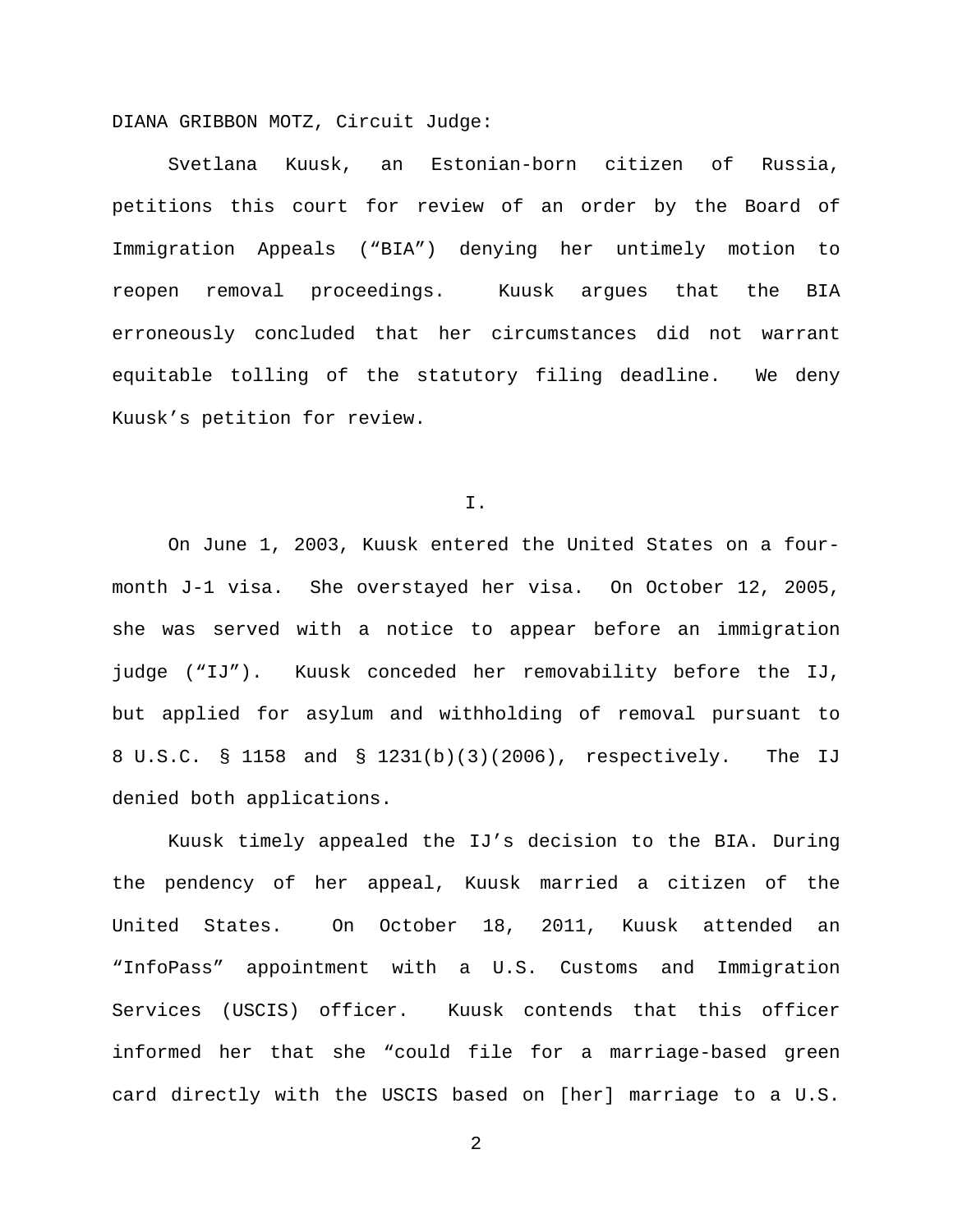citizen . . . even though [her] case was currently on an asylum appeal from the immigration court," and that "if anything was wrong with the filing, it would be rejected or [she] would be notified." AR 24. She further contends that she understood these words to mean that she did not additionally need to pursue her case before the BIA regarding her removal proceedings.

A week after receiving the USCIS officer's advice, on October 25, Kuusk informed her immigration attorney via e-mail of her plan "to file papers now through marriage." AR 36. Her attorney responded the same day, warning her:

Remember that for immigrants in proceedings—getting a marriage green card is complicated. . . . Also, please know that you need to file a motion to reopen your case before the BIA within 90 days of . . . its final decision. This deadline is firm, and if you do not meet it, nothing can be done. Don't mess around, [and] be sure you do everything right.

Id. On November 30, 2011, the BIA adopted and affirmed the IJ's denial of Kuusk's application for asylum, and entered a final order of removal. Eleven days later, on December 11, Kuusk's attorney notified her of the denial via e-mail and warned her that she "now ha[d] about 70 days to file a motion to reopen the case based upon marriage to a US citizen," and that if she "wait[ed] beyond that period, [her] removal order w[ould] become fixed and [she would] not be able to remain in the [United States] legally." AR 37.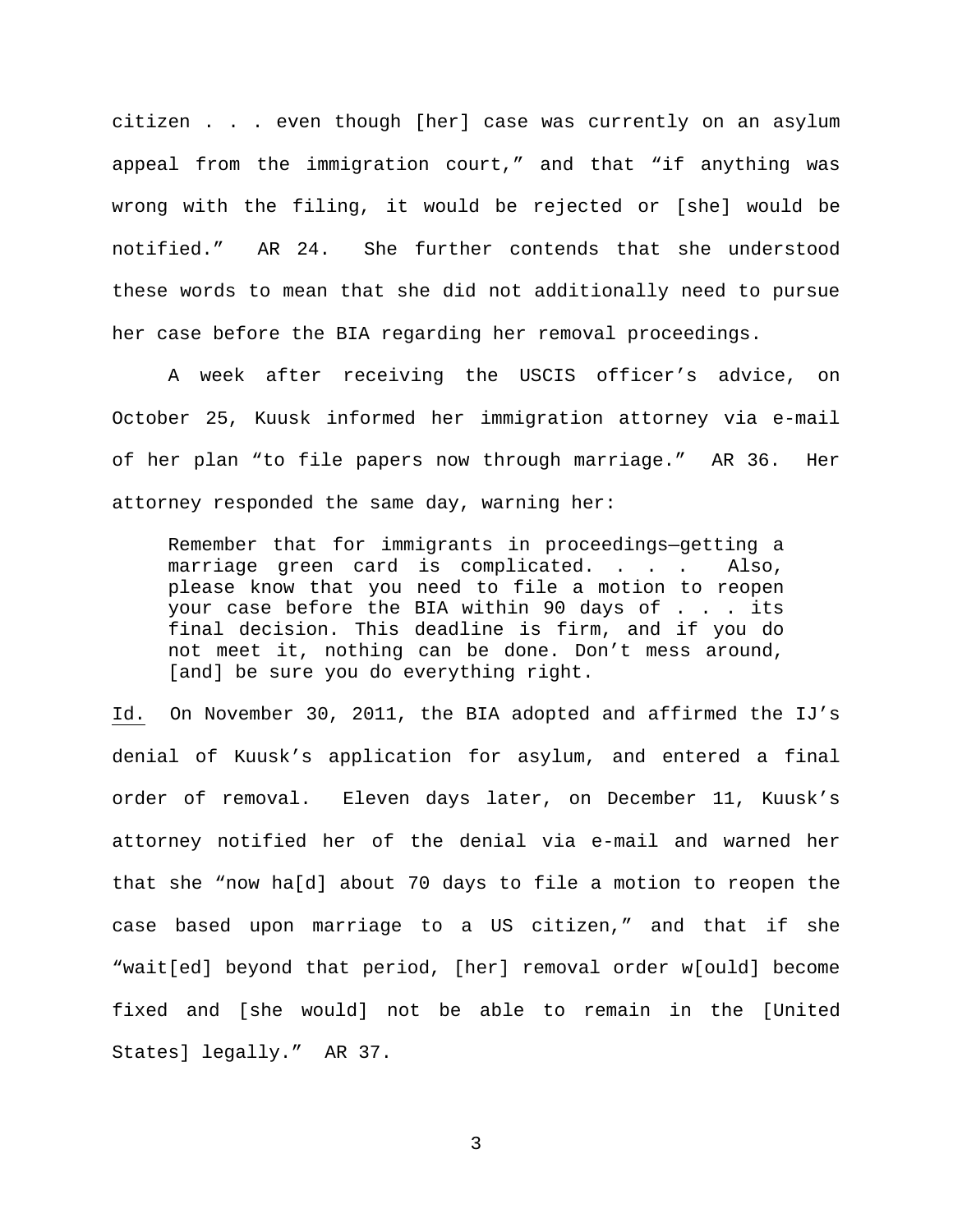Kuusk did not file a motion to reopen her case within ninety days of the BIA's final order (i.e., by February 28). On March 22, 2012, the USCIS denied Kuusk's I-485 application for a green card because she was subject to a deportation order.

Six weeks later, Kuusk filed an untimely motion to reopen her removal proceedings to seek adjustment of her immigration status. Kuusk asked the BIA to apply equitable tolling principles and disregard her untimeliness because of her reliance on the USCIS officer's assertedly incorrect advice, or to exercise its authority to reopen her case sua sponte.

The BIA denied Kuusk's motion. Applying the equitable tolling standard that we have applied in other contexts, the BIA concluded that Kuusk had failed to show that: (1) wrongful conduct by the opposing party prevented her from timely asserting her claim; or (2) extraordinary circumstances beyond her control made it impossible for her to comply with the statutory time limit. See Harris v. Hutchinson, 209 F.3d 325, 330 (4th Cir. 2000). Kuusk noted a timely appeal.<sup>\*</sup>

We review the BIA's legal conclusions de novo, giving appropriate deference to its interpretation of the Immigration and Nationality Act (INA) in accordance with principles of

<span id="page-3-0"></span>The BIA also declined to exercise its discretionary authority to reopen Kuusk's case sua sponte. Kuusk does not appeal this portion of the BIA's order.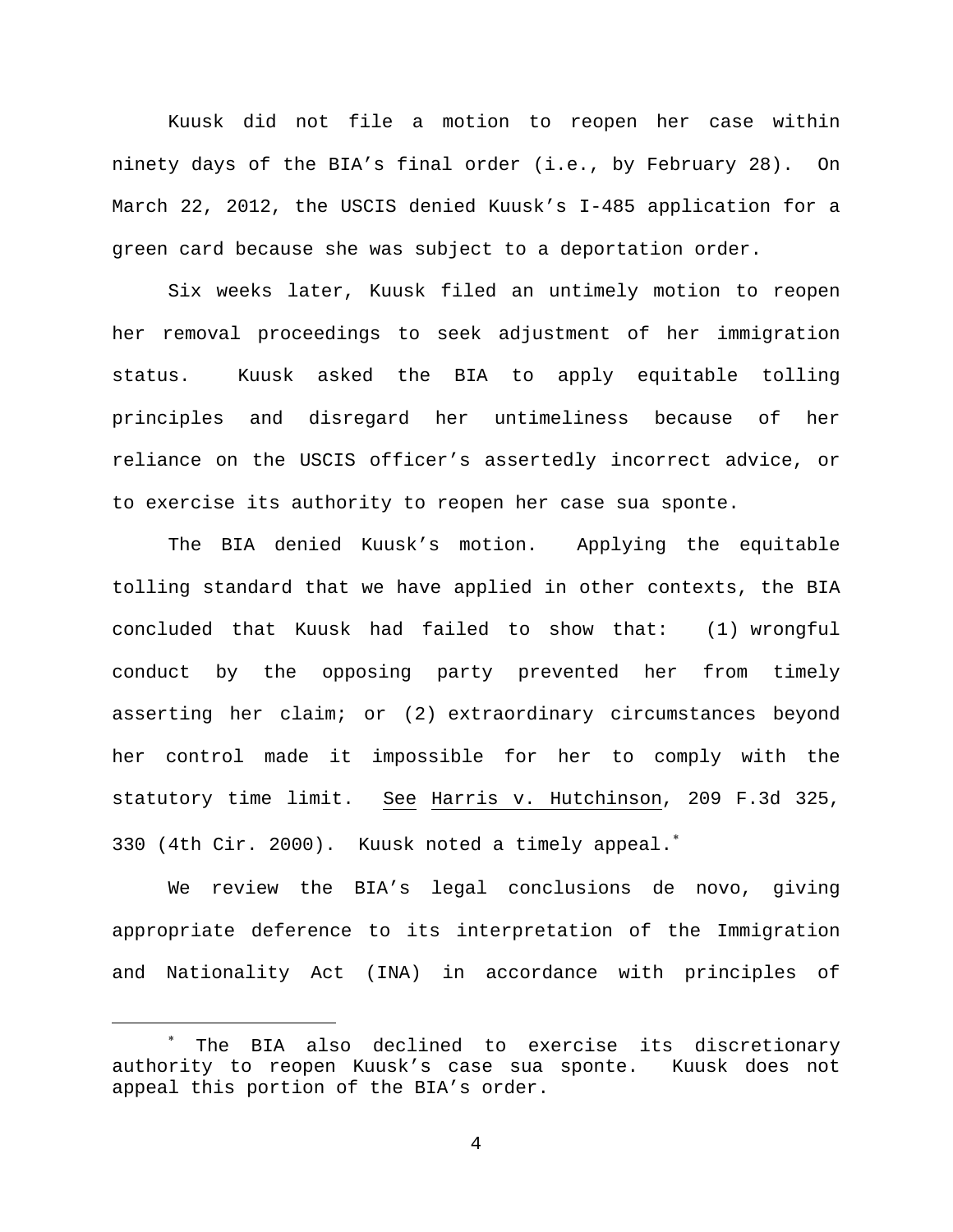administrative law. Hui Zheng v. Holder, 562 F.3d 647, 651 (4th Cir. 2009). "We review denials of motions to reopen claims for asylum and claims for withholding of [removal] under an abuse of discretion standard." Id.

## II.

The statutory filing deadline at issue here provides that a motion to reopen removal proceedings "shall be filed within 90 days of the date of entry of a final administrative order of removal." 8 U.S.C. § 1229a(c)(7)(C)(i) (2006). Every circuit to have addressed the issue has held that this provision constitutes a statute of limitations to which the principles of equitable tolling apply. See Avila-Santoyo v. U.S. Att'y Gen., 713 F.3d 1357, 1363-64 (11th Cir. 2013)(per curiam); Hernandez-Moran v. Gonzales, 408 F.3d 496, 499-500 (8th Cir. 2005); Borges v. Gonzales, 402 F.3d 398, 406 (3d Cir. 2005); Harchenko v. INS, 379 F.3d 405, 410 (6th Cir. 2004); Riley v. INS, 310 F.3d 1253, 1258 (10th Cir. 2002); Socop-Gonzalez v. INS, 272 F.3d 1176, 1193 (9th Cir. 2001) (en banc); Iavorski v. U.S. INS, 232 F.3d 124, 130 (2d Cir. 2000). Although this court has not previously addressed the issue, we agree with our sister circuits and now hold that  $\S$  1229a(c)(7)(C)(i) sets forth a limitations period that can be equitably tolled.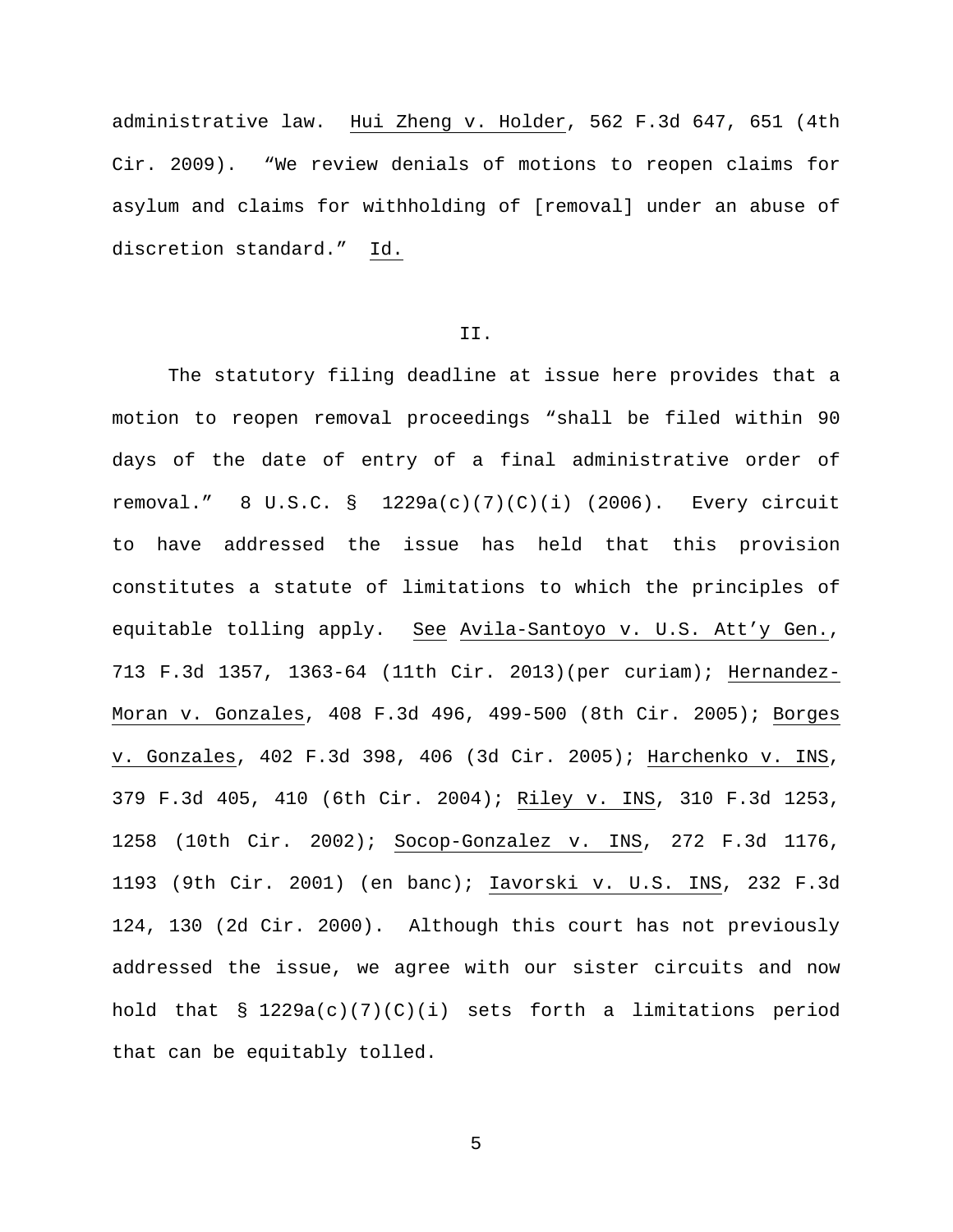The Government and Kuusk also agree that the statute contains a limitations period that can be equitably tolled; they disagree, however, as to what standard must be met to establish a basis for equitable tolling. Kuusk argues that the BIA erred in applying the standard we set forth in Harris, 209 F.3d at 330. The Government contends that the BIA acted within its discretion in applying the Harris standard.

In Harris, we addressed equitable tolling in the context of a petition for a writ of habeas corpus. We held equitable tolling to be proper only when (1) "the plaintiffs were prevented from asserting their claims by some kind of wrongful conduct on the part of the defendant"; or (2) "extraordinary circumstances beyond plaintiffs' control made it impossible to file the claims on time." Id. (internal quotation mark omitted). We recognized that "any invocation of equity to relieve the strict application of a statute of limitations must be guarded and infrequent, lest circumstances of individualized hardship supplant the rules of clearly drafted statutes." Id. To apply the doctrine generously "would loose the rule of law to whims about the adequacy of excuses, divergent responses to claims of hardship, and subjective notions of fair accommodation." Id.

We concluded in Harris that this rigorous standard was necessary to ensure that "any resort to equity . . . be reserved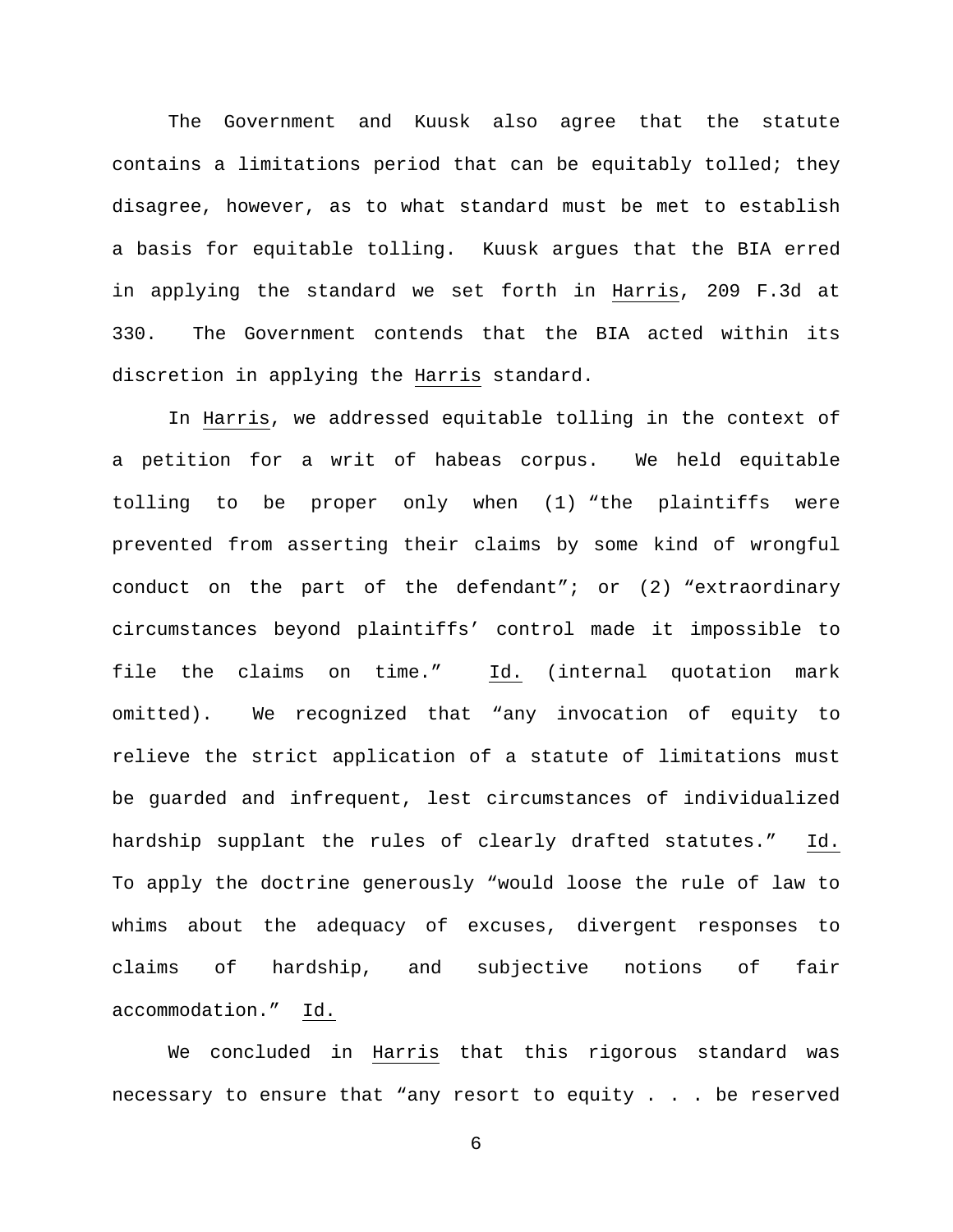for those rare instances where -- due to circumstances external to the party's own conduct -- it would be unconscionable to enforce the limitation period against the party and gross injustice would result." Id. Subsequently, we have applied the Harris standard in other contexts. See Gayle v. United Parcel Serv., Inc., 401 F.3d 222, 227 (4th Cir. 2005)(ERISA); Chao v. Va. Dep't of Transp., 291 F.3d 276, 283 (4th Cir. 2002) (FLSA).

Kuusk argues, however, that the BIA should not have applied the Harris standard in the context of motions to reopen removal proceedings, but instead should have adopted a more lenient equitable tolling standard. She relies on the equitable tolling standards articulated by other circuits in cases involving untimely motions to reopen removal proceedings.

To be sure, the precise wording used to address the appropriateness of equitable tolling in these cases differs from that in Harris. See, e.g., Socop-Gonzalez, 272 F.3d at 1193 (applying equitable tolling when, "despite all due diligence, [the party invoking equitable tolling] is unable to obtain vital information bearing on the existence of the claim . . . [due to] circumstances beyond the party's control" (first alteration in original)); Hernandez-Moran, 408 F.3d at 499-500 ("Equitable tolling is granted sparingly. Extraordinary circumstances far beyond the litigant's control must have prevented timely filing." (alteration omitted)); Borges, 402 F.3d at 406-07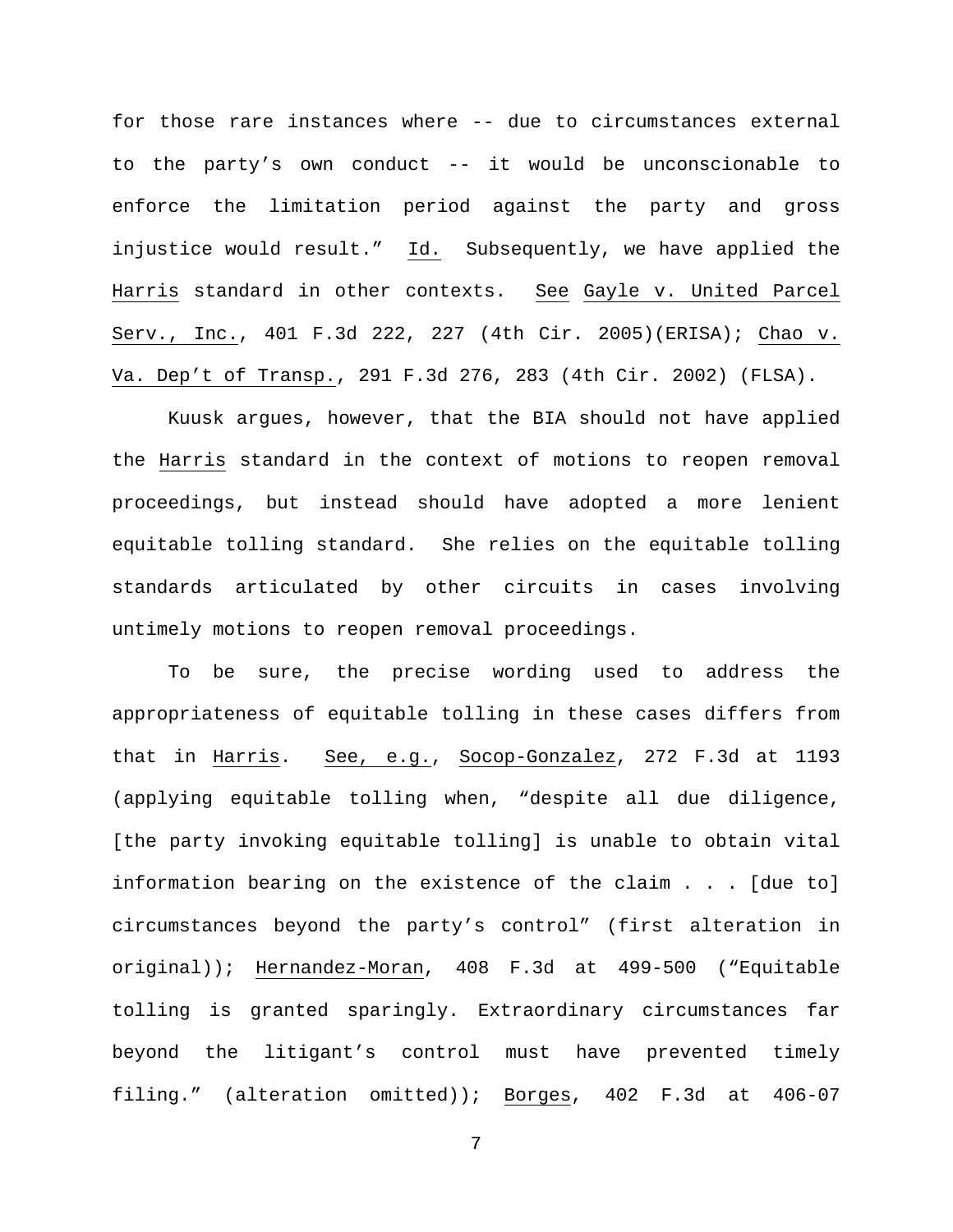(explaining that petitioner must show both that he exercised due diligence and that extraordinary circumstances, like fraud, prevented him from timely asserting his claim).

But in none of the cases on which Kuusk relies, or in any other, has a sister circuit fashioned a special, more lenient equitable tolling standard for immigration proceedings. Rather, each of our sister circuits applies, in immigration cases, its general standard for equitable tolling. Most importantly, although differently worded, each of those standards, like that in Harris, adheres to the general principle that equitable tolling will be granted "only sparingly," not in "a garden variety claim of excusable neglect." Irwin v. Dep't of Veterans Affairs, 498 U.S. 89, 96 (1990).

Kuusk has provided us with no rationale to support her argument that we should fashion a special standard to apply in immigration cases, and we see no reason to do so. Thus, we hold that the Harris standard applies to untimely motions to reopen removal proceedings. The BIA did not err in applying that standard in this case.

### III.

Alternatively, Kuusk maintains that the BIA incorrectly applied the Harris standard to the facts of this case. This argument also fails.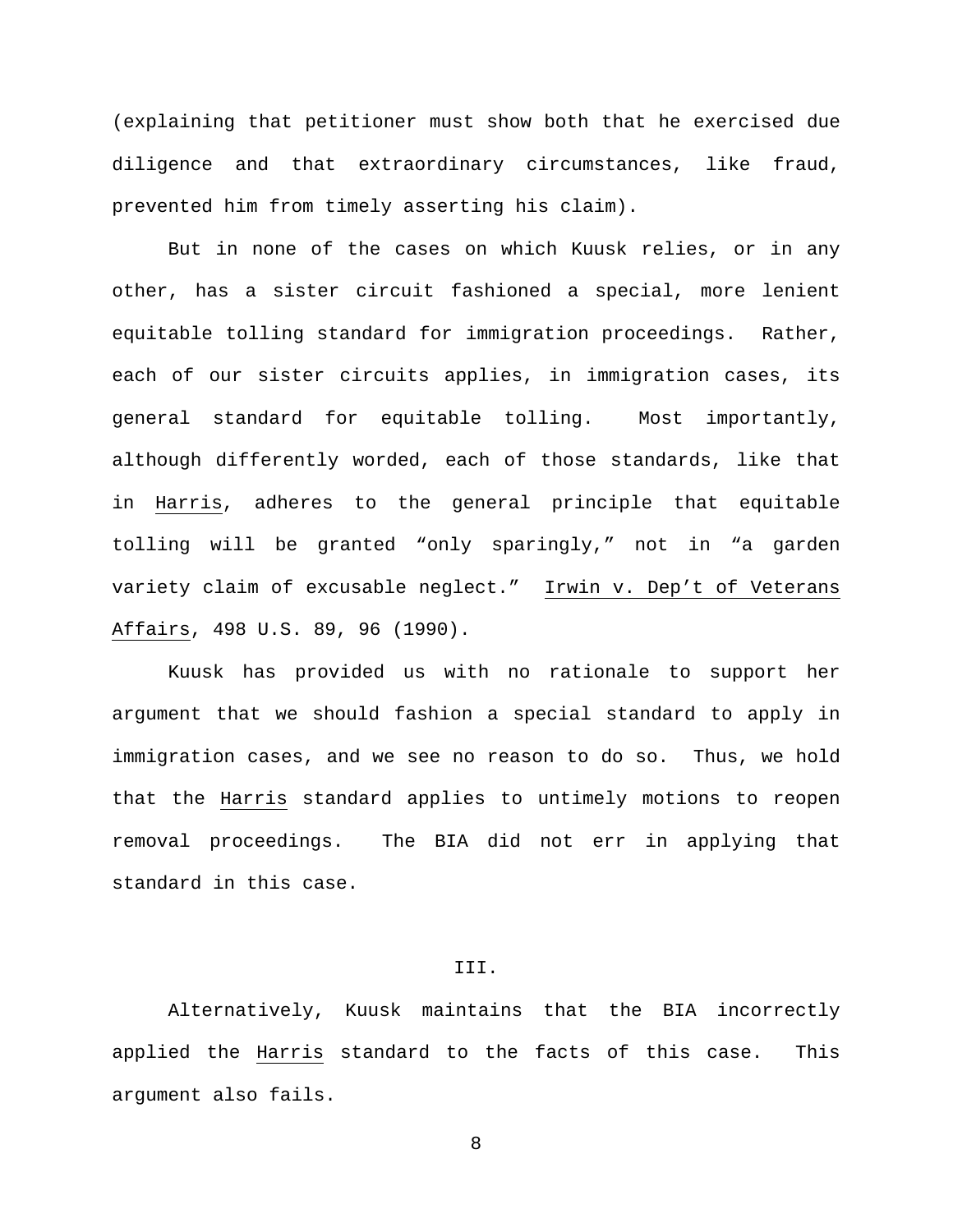Kuusk contends that the assertedly erroneous instructions she received from the USCIS officer prevented her from filing a timely motion to reopen her immigration case. She relies on Socop-Gonzalez, in which the Ninth Circuit held equitable tolling to be warranted when an INS officer gave erroneous advice to a petitioner seeking a marriage-based adjustment of status. 272 F.3d at 1193-96. In that case, after the petitioner married a United States citizen during the pendency of his asylum appeal, he asked an INS officer for advice on obtaining a marriage-based adjustment of status. Id. at 1181. The officer instructed him to "withdraw his asylum appeal and to file an application for adjustment of status with the INS." Id. When the petitioner followed the officer's advice, the withdrawal of his asylum appeal immediately finalized his deportation order. Id.

The Ninth Circuit pointed out that the advice of the INS officer was incorrect: "Instead of instructing Socop to withdraw his asylum petition, the INS officer should have told Socop to file a[] [green card] petition with the INS and wait until it was approved." Id. Because Socop followed the officer's incorrect instructions, he "unwittingly triggered his own immediate deportation." Id. at 1182. For this reason, the court concluded that, due to the INS officer's erroneous and prejudicial advice, Socop was prevented "by circumstances beyond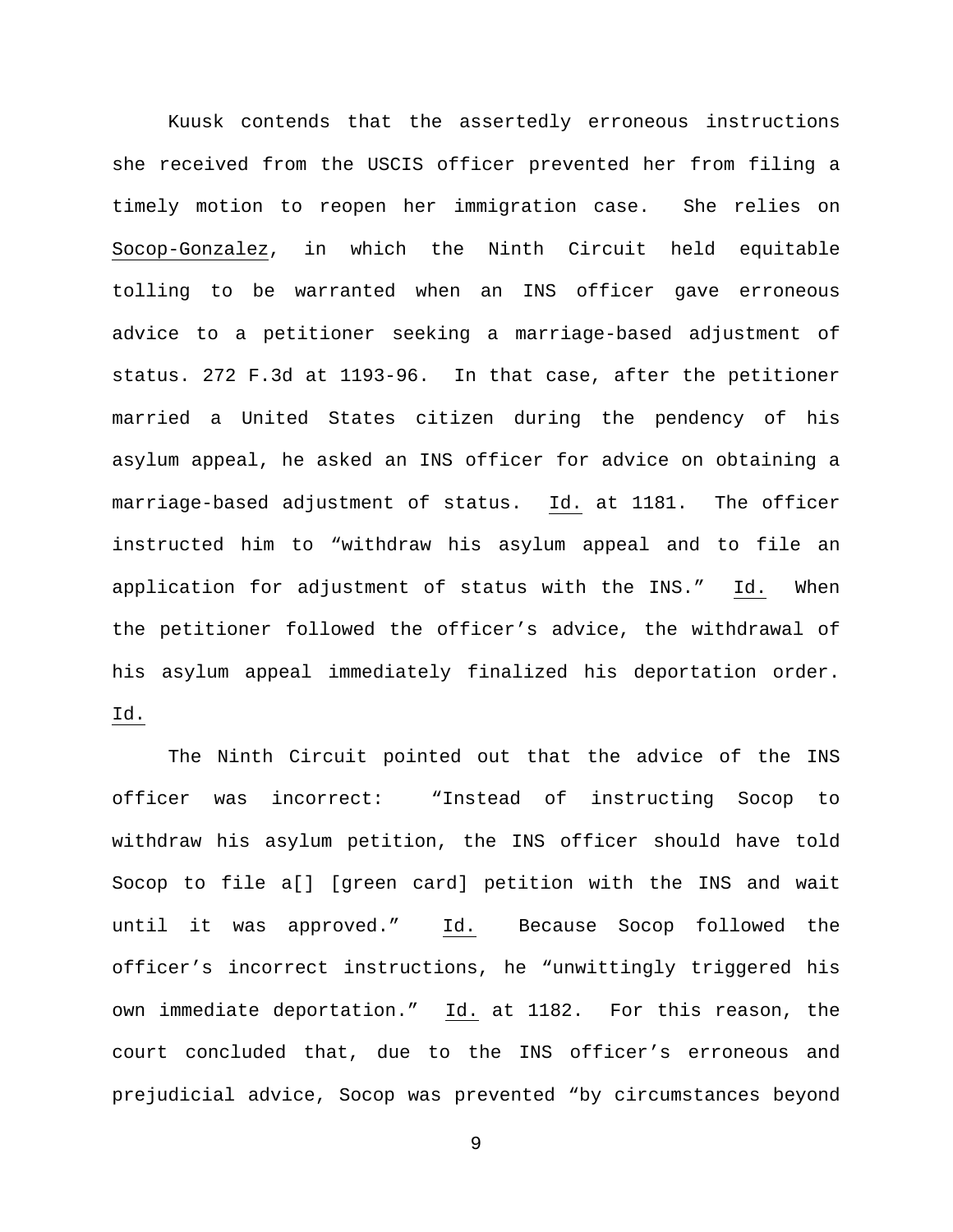his control and going beyond 'excusable neglect[]' from discovering . . . vital information he needed in order to determine that a motion to reopen was required in order to preserve his status." Id. at 1194.

Socop-Gonzalez fundamentally differs from the case at hand. Here, the USCIS officer did not provide "incorrect instructions." Rather, according to Kuusk's own testimony, the officer informed her that she should apply for a marriage-based green card "directly with the USCIS based on [her] marriage to a U.S. citizen . . . even though [her] case was currently on an asylum appeal from the immigration court." AR 24. This was correct: Kuusk did in fact need to apply "directly with the USCIS" for a marriage-based green card. This correct instruction, however, did not excuse Kuusk from also pursuing the other necessary course: a motion to reopen her proceedings before the BIA. Unlike the INS officer in Socop-Gonzalez, the USCIS officer here did not instruct Kuusk to abandon her application for asylum or to forego filing a motion to reopen her case before the immigration court. Moreover, in response to Kuusk's statement that she intended to file for a marriage-based green card directly with the USCIS based on her marriage to a United States citizen, Kuusk's immigration attorney warned her that she needed to "file a motion to reopen [her] case before the BIA[.]" Both before and after the BIA denied her appeal,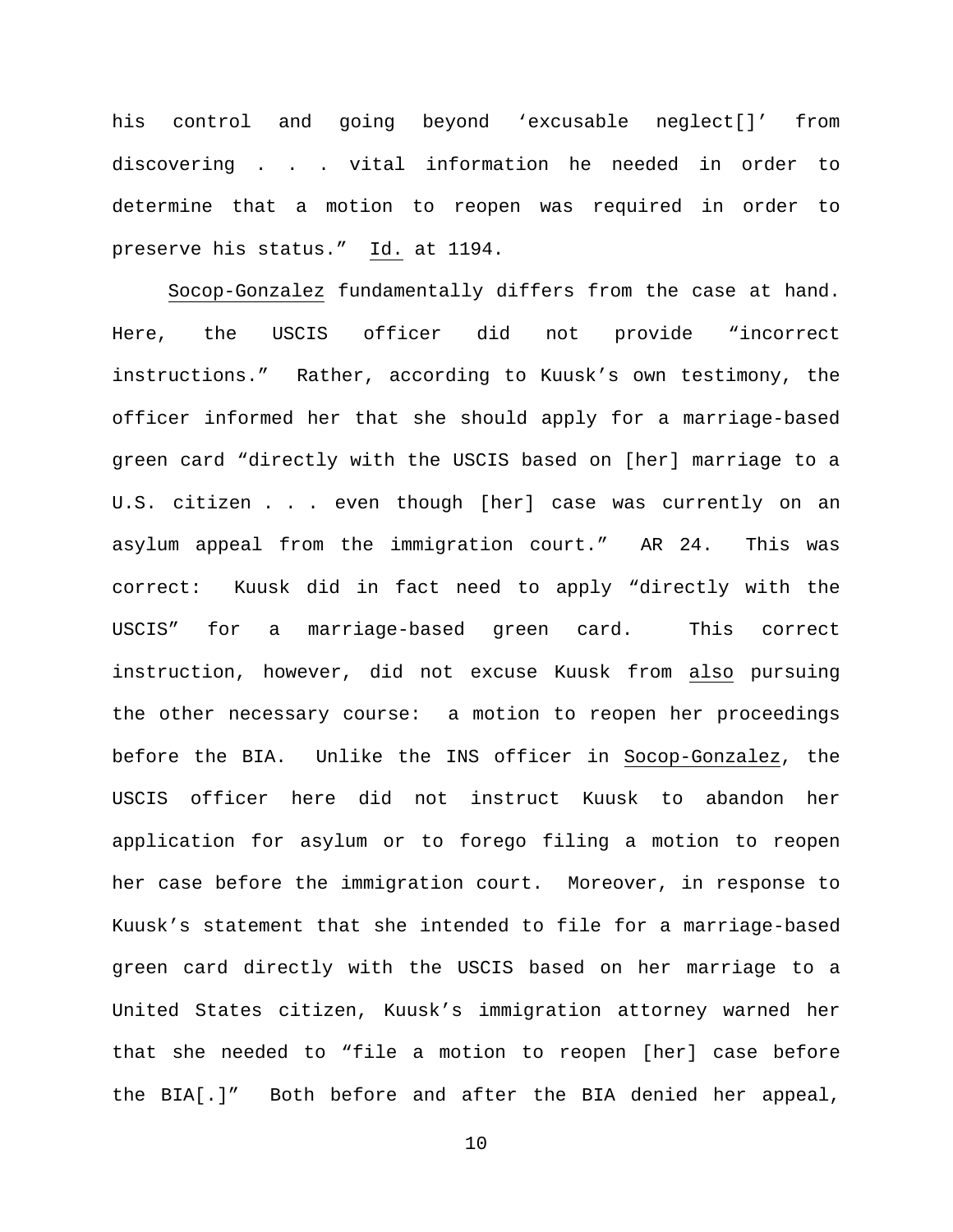Kuusk's attorney cautioned her as to the necessity and immediacy of filing this motion.

Kuusk simply misunderstood the accurate, but limited, advice given by a USCIS officer and then ignored two warnings from her attorney that she needed to file a motion to reopen her immigration case within the statutory time limit. Such misunderstandings, however innocent, do not constitute "extraordinary circumstances" beyond the petitioner's control sufficient to warrant equitable tolling. Harris, 209 F.3d at 330; see also Gayle, 401 F.3d at 227 ("The law has always, and necessarily, held people responsible for innocent mistakes."). We therefore hold that the BIA did not abuse its discretion in determining that equitable tolling was not warranted here.

This result is unfortunate because it appears that a timely motion to reopen Kuusk's case would in all likelihood have led to an adjustment of her immigration status, thereby enabling her to remain legally in this country with her husband. At oral argument, we asked the Government to identify any steps an individual in Kuusk's position might take to obtain relief from the Government in order to avoid prolonged separation from her family. The Government indicated that Kuusk, through counsel, could (1) ask the Department of Homeland Security to join her in a motion to reopen her case; (2) ask the Government for a favorable exercise of prosecutorial discretion, which, if